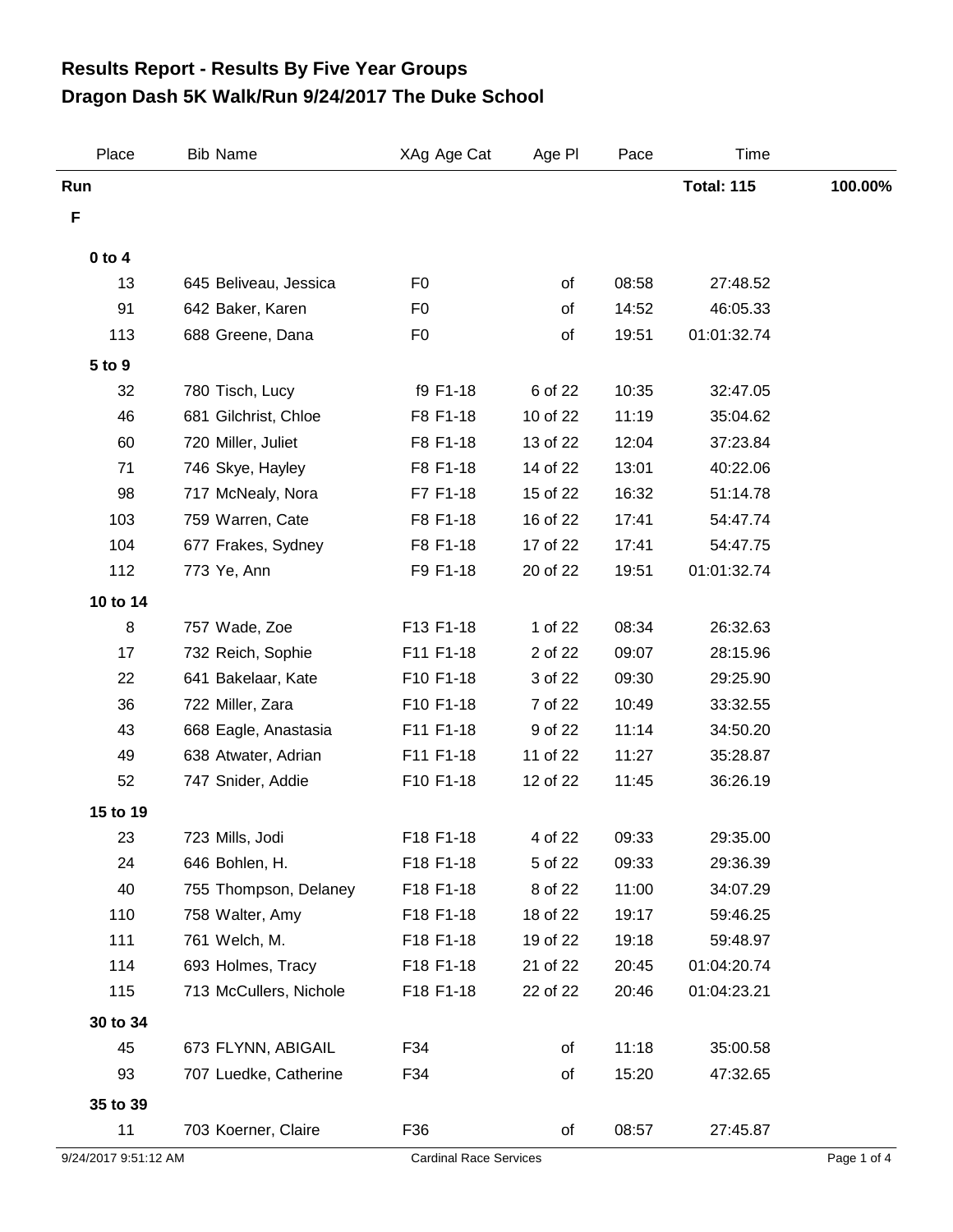| Place    | <b>Bib Name</b>              | XAg Age Cat     | Age PI | Pace  | Time     |  |
|----------|------------------------------|-----------------|--------|-------|----------|--|
| 25       | 782 Simmons, Lisa            | f35             | of     | 09:36 | 29:45.17 |  |
| 29       | 779 Murgitero, Beth          | f35             | of     | 10:18 | 31:56.66 |  |
| 31       | 705 Kumar, Amy               | F35             | of     | 10:25 | 32:16.67 |  |
| 63       | 781 Tisch, Stacy             | f35             | of     | 12:09 | 37:41.00 |  |
| 76       | 671 Estrera, Cleo            | F38             | of     | 13:20 | 41:18.87 |  |
| 92       | 775 Clinton, Lani            | f37             | of     | 15:01 | 46:32.38 |  |
| 99       | 715 McNealy, Kristin         | F38             | of     | 16:33 | 51:19.55 |  |
| 40 to 44 |                              |                 |        |       |          |  |
| 37       | 719 Miller, Beth             | F41             | of     | 10:50 | 33:33.51 |  |
| 47       | 682 Gilchrist, Jennifer      | F40             | of     | 11:19 | 35:05.65 |  |
| 55       | 691 Hodgson, Laura           | F40             | of     | 11:47 | 36:31.04 |  |
| 67       | 744 Siddiqui, Nazema         | F41             | of     | 12:39 | 39:14.28 |  |
| 78       | 667 Eagle, Alison            | F43             | of     | 13:45 | 42:36.39 |  |
| 89       | 771 Attwater, Amber          | f40             | of     | 14:51 | 46:01.41 |  |
| 90       | 731 Regn, Jessica            | F43             | of     | 14:51 | 46:03.19 |  |
| 95       | 772 Field, Erica             | f43             | of     | 16:00 | 49:36.83 |  |
| 96       | 679 Gallagher, Aggie         | F44             | of     | 16:18 | 50:32.47 |  |
| 100      | 690 Heller, Karen            | F44             | of     | 17:06 | 53:01.55 |  |
| 45 to 49 |                              |                 |        |       |          |  |
| 16       | 670 Ellestad, Sarah          | F45             | of     | 09:07 | 28:15.81 |  |
| 64       | 656 Cates, Susan             | F47             | of     | 12:10 | 37:42.18 |  |
| 68       | 662 Criscione-Schreiber, Lis | F46             | of     | 12:40 | 39:14.53 |  |
| 73       | 636 Andrews-Lanier, Elaine   | F47             | of     | 13:19 | 41:17.07 |  |
| 77       | 730 Regn, Faith              | F47             | of     | 13:25 | 41:34.91 |  |
| 81       | 727 Moore, Catriona          | F47             | of     | 13:49 | 42:51.26 |  |
| 83       | 655 carmody, karen           | f46             | of     | 14:08 | 43:49.66 |  |
| 106      | 678 Fu, Jing                 | F49             | of     | 17:56 | 55:36.74 |  |
| 50 to 54 |                              |                 |        |       |          |  |
| 70       | 783 King, Sanra              | f51             | of     | 12:49 | 39:45.38 |  |
| 74       | 637 Andrews-Lanier, Lisa     | F <sub>50</sub> | of     | 13:19 | 41:17.29 |  |
| 84       | 724 Mock, Frances            | F <sub>51</sub> | of     | 14:11 | 43:58.31 |  |
| 109      | 692 holbrook, kerry          | F <sub>54</sub> | of     | 18:49 | 58:19.72 |  |
| 55 to 59 |                              |                 |        |       |          |  |
| 72       | 745 Skye, Ann                | F56             | of     | 13:01 | 40:22.10 |  |
| 101      | 714 McLaughlin, Colleen      | F55             | of     | 17:07 | 53:02.40 |  |
| 60 to 64 |                              |                 |        |       |          |  |
| 107      | 710 Ma, Meimei               | F61             | of     | 17:58 | 55:42.03 |  |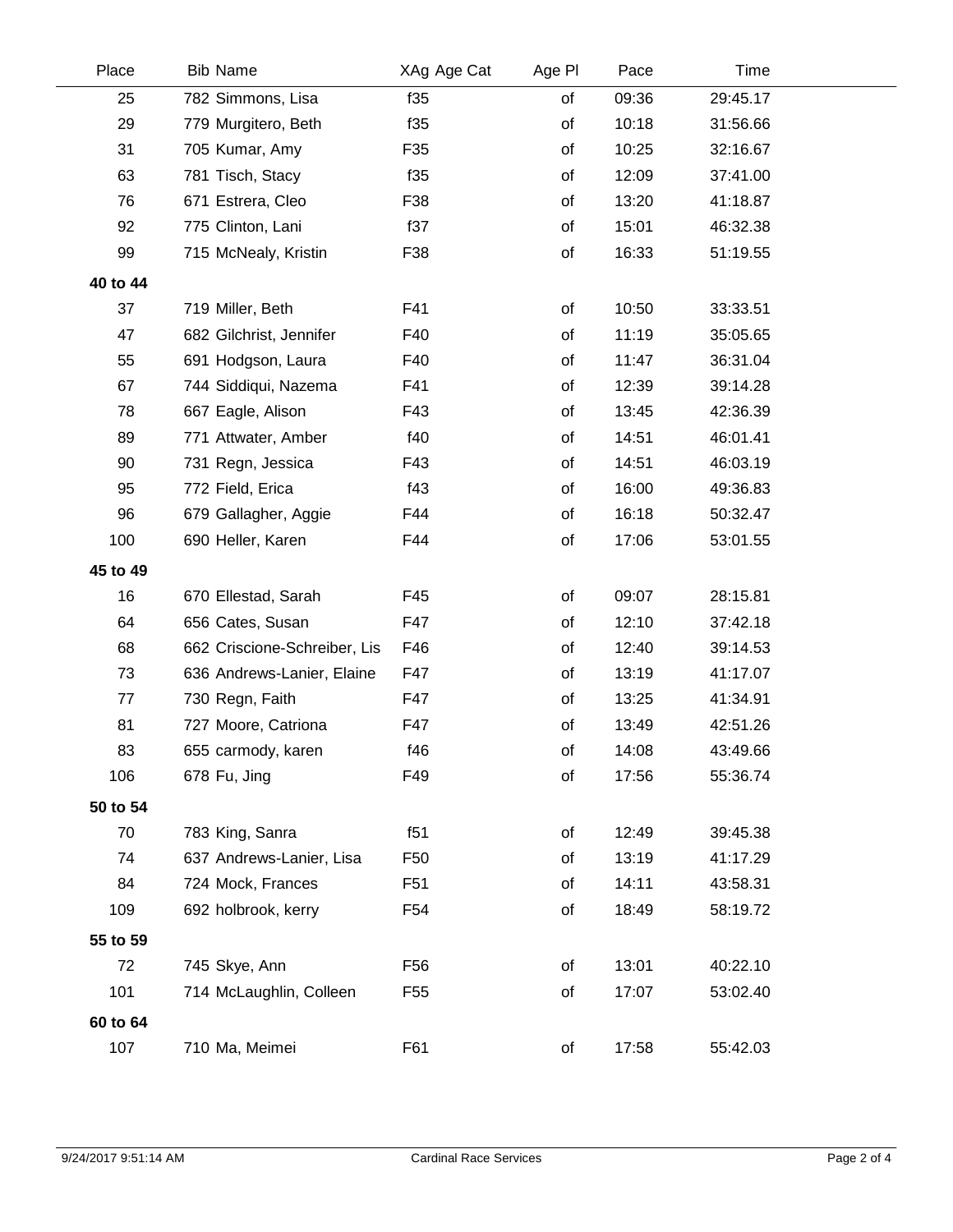| Place            | <b>Bib Name</b>         | XAg Age Cat    | Age PI   | Pace  | Time     |  |
|------------------|-------------------------|----------------|----------|-------|----------|--|
| M                |                         |                |          |       |          |  |
| $0$ to $4$       |                         |                |          |       |          |  |
| 87               | 763 Windram, Emerson    | M <sub>0</sub> | of       | 14:35 | 45:14.03 |  |
| 88               | 765 Windram, Soren      | M <sub>0</sub> | of       | 14:36 | 45:14.52 |  |
| 105              | 643 Baker, Tom          | M <sub>0</sub> | of       | 17:41 | 54:48.81 |  |
| 5 to 9           |                         |                |          |       |          |  |
| 4                | 712 Manns, Peter        | M9 M1-18       | 3 of 23  | 07:56 | 24:34.06 |  |
| 9                | 663 Diabate, Djahkla    | M8 M1-18       | 5 of 23  | 08:36 | 26:40.79 |  |
| 44               | 750 Stillings, Wyatt    | M7 M1-18       | 12 of 23 | 11:16 | 34:57.00 |  |
| 54               | 639 Atwater, Bennett    | M6 M1-18       | 13 of 23 | 11:47 | 36:30.95 |  |
| 58               | 784 Barsoba, Aidan      | m7 M1-18       | 15 of 23 | 11:48 | 36:33.38 |  |
| 59               | 768 Ambusfield, Juluis  | m6 M1-18       | 16 of 23 | 11:49 | 36:38.04 |  |
| 75               | 672 Etherington, George | M8 M1-18       | 19 of 23 | 13:19 | 41:18.16 |  |
| 79               | 774 Karra, Oliver       | m9 M1-18       | 20 of 23 | 13:46 | 42:39.69 |  |
| 94               | 769 Ambusfield, Ollie   | m9 M1-18       | 22 of 23 | 16:00 | 49:35.79 |  |
| 108              | 770 Attwater, Harrison  | m8 M1-18       | 23 of 23 | 18:29 | 57:16.50 |  |
| 10 to 14         |                         |                |          |       |          |  |
| 1                | 704 Kralic, Jackson     | M12 M1-18      | 1 of 23  | 07:31 | 23:18.40 |  |
| $\overline{2}$   | 711 Manns, Ian          | M12 M1-18      | 2 of 23  | 07:31 | 23:18.76 |  |
| $\boldsymbol{7}$ | 660 Cook, Owen          | M12 M1-18      | 4 of 23  | 08:33 | 26:29.35 |  |
| 10               | 694 Jenkins, Amir       | M12 M1-18      | 6 of 23  | 08:56 | 27:40.90 |  |
| 14               | 659 Cook, Brendan       | M11 M1-18      | 7 of 23  | 09:02 | 28:00.28 |  |
| 26               | 778 Murgitero, Andrew   | m12 M1-18      | 8 of 23  | 09:48 | 30:21.80 |  |
| 34               | 777 Gardner, Carson     | m10 M1-18      | 9 of 23  | 10:41 | 33:08.37 |  |
| 39               | 647 Brown, Anderson     | M10 M1-18      | 10 of 23 | 10:52 | 33:40.57 |  |
| 41               | 676 Frakes, Jack        | M10 M1-18      | 11 of 23 | 11:02 | 34:12.09 |  |
| 56               | 736 Schreiber, Andrew   | M10 M1-18      | 14 of 23 | 11:47 | 36:31.22 |  |
| 65               | 696 Jenkins, Ziyad      | M10 M1-18      | 17 of 23 | 12:30 | 38:45.13 |  |
| 66               | 716 McNealy, Nolan      | M10 M1-18      | 18 of 23 | 12:31 | 38:47.75 |  |
| 82               | 726 Mock, Quince        | M12 M1-18      | 21 of 23 | 13:57 | 43:15.72 |  |
| 30 to 34         |                         |                |          |       |          |  |
| 6                | 687 Greenberg, Joel     | M34            | of       | 08:07 | 25:09.68 |  |
| 20               | 743 shook, joseph       | M33            | of       | 09:23 | 29:06.70 |  |
| 42               | 664 Downs, Jairon       | M32            | of       | 11:14 | 34:48.57 |  |
| 35 to 39         |                         |                |          |       |          |  |
| 3                | 706 Kumar, Naveen       | M39            | of       | 07:35 | 23:30.91 |  |
| 15               | 683 Gillmor, John       | M38            | οf       | 09:05 | 28:10.88 |  |
| 18               | 652 Bugni, Federico     | M38            | of       | 09:18 | 28:50.83 |  |
| 27               | 661 Cook, Steven        | M39            | of       | 09:55 | 30:44.56 |  |